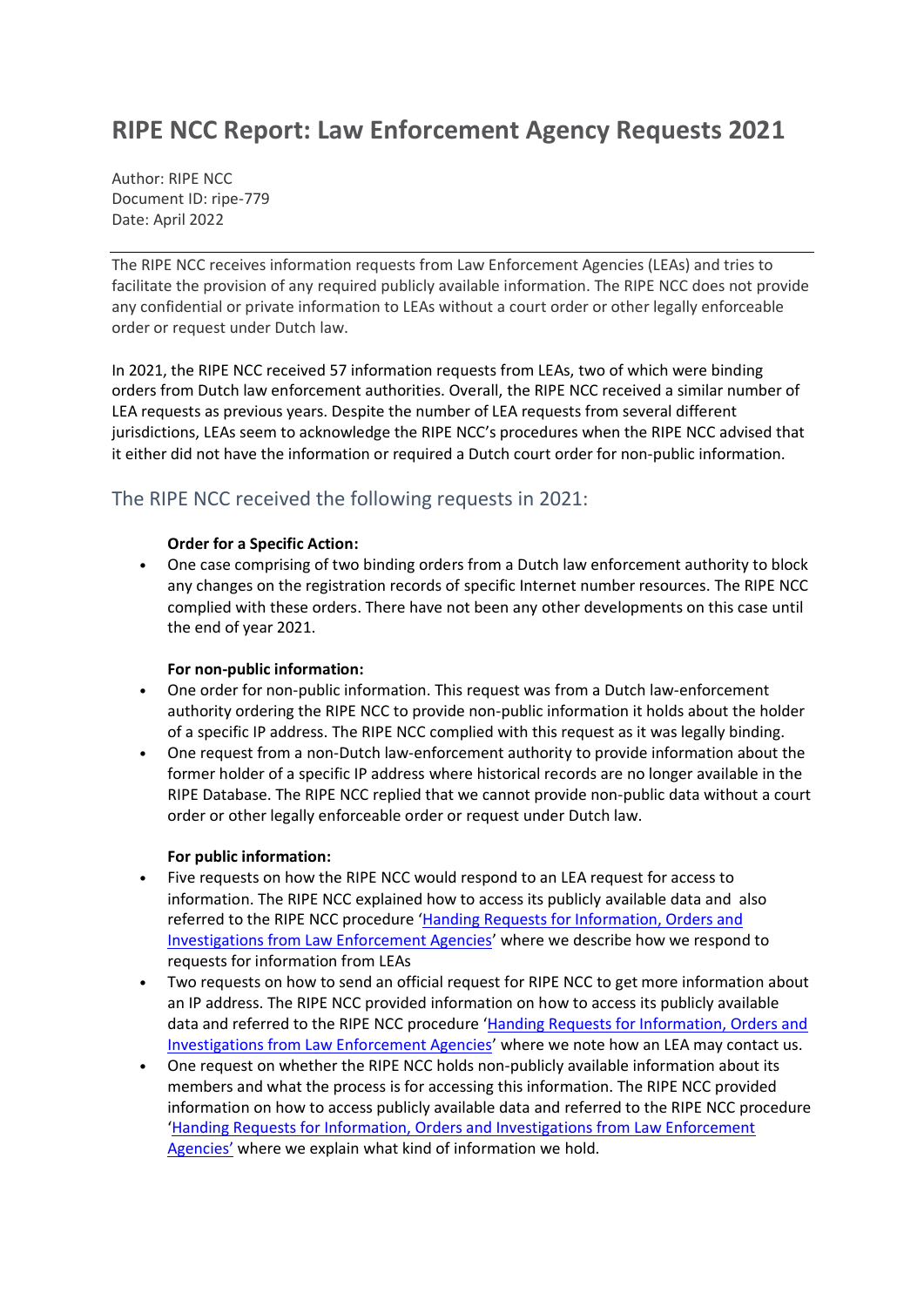#### **For information the RIPE NCC does not have:**

• 44 requests for the identification of Internet users of a particular IP address. The RIPE NCC provided information on its role as a Regional Internet Registry (RIR) and explained how to use publicly available information in the RIPE Database to find the party responsible for a particular resource.

### **For information not related to the RIPE NCC:**

• Two requests for information not related to the RIPE NCC. The RIPE NCC explained its role as a Regional Internet Registry (RIR) and confirmed it is not responsible for the matters under question in the relevant requests.

# LEA Requests Received by Type of Request per Year



| <b>LEA Request</b>                                    | 2021        |    | 2020 2019           | 2018    | 2017                    | 2016 |
|-------------------------------------------------------|-------------|----|---------------------|---------|-------------------------|------|
| For non-public information                            | $2^{\circ}$ |    | $1 \quad 2 \quad 0$ |         | $\overline{\mathbf{0}}$ | 0    |
| For publicly available information                    | 8           |    |                     | 4 9 2 2 |                         | 0    |
| For information the RIPE NCC does not have            | 44          | 45 | 44                  | 49      | $\overline{4}$          | 3    |
| For information not related to the<br><b>RIPE NCC</b> | $2^{\circ}$ |    | 8 5 0               |         | $\overline{0}$          | 0    |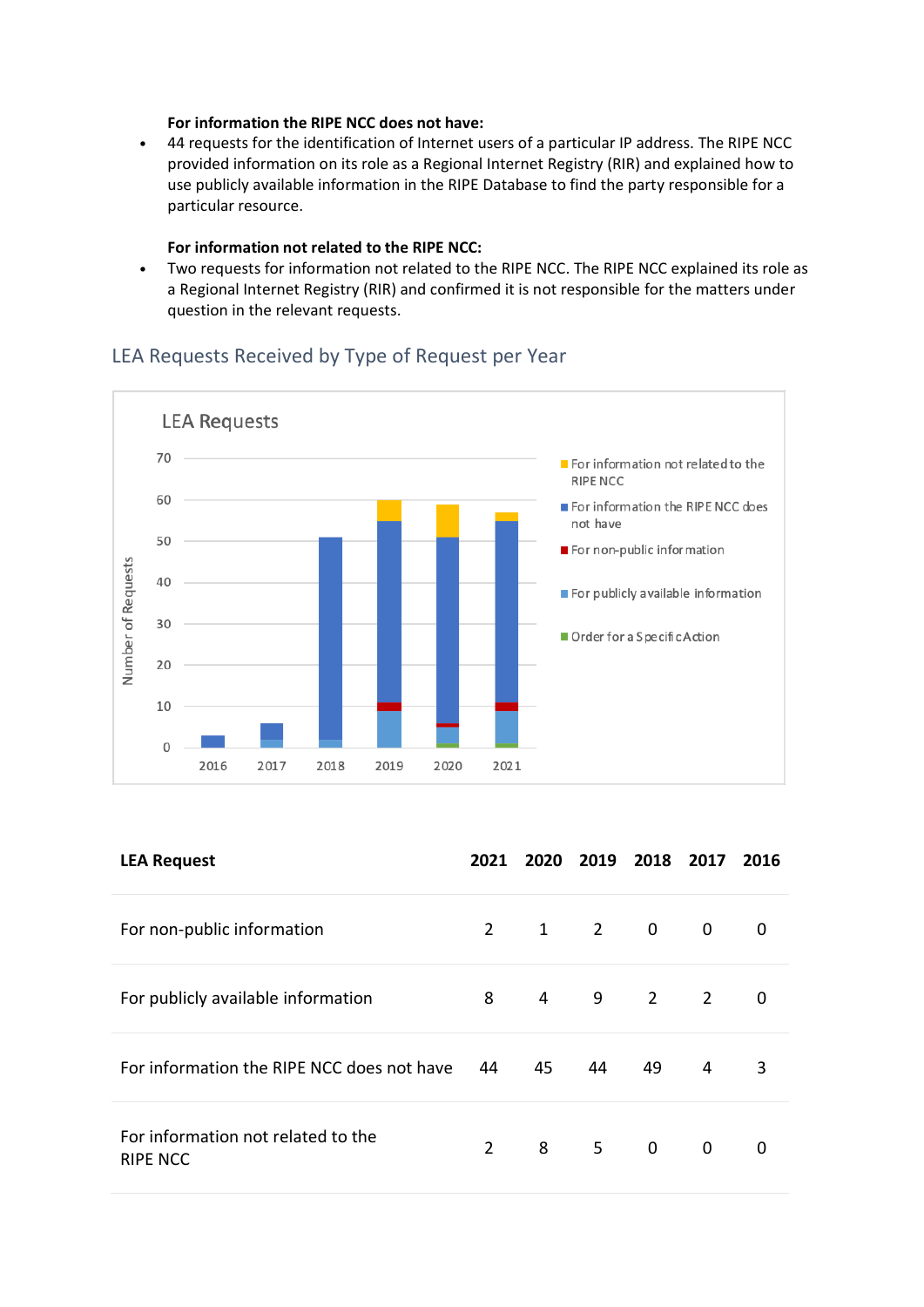| Order for a Specific Action |     |    | 1 1 0 0 0 | - 0                     |
|-----------------------------|-----|----|-----------|-------------------------|
| Total                       | -57 | 59 | 60 51 6   | $\overline{\mathbf{3}}$ |

# LEA Requests Received by Country per Year



| <b>Country of Origin</b> | 2021           | 2020         | 2019        | 2018        | 2017 | 2016 |
|--------------------------|----------------|--------------|-------------|-------------|------|------|
| Andorra                  |                |              | $\mathbf 1$ |             |      |      |
| Argentina                |                | $\mathbf{1}$ |             |             |      |      |
| Australia                | $\overline{2}$ | 3            |             |             |      |      |
| Austria                  | $\overline{2}$ |              |             | $\mathbf 1$ |      |      |
| <b>Belarus</b>           |                |              |             | $\mathbf 1$ |      |      |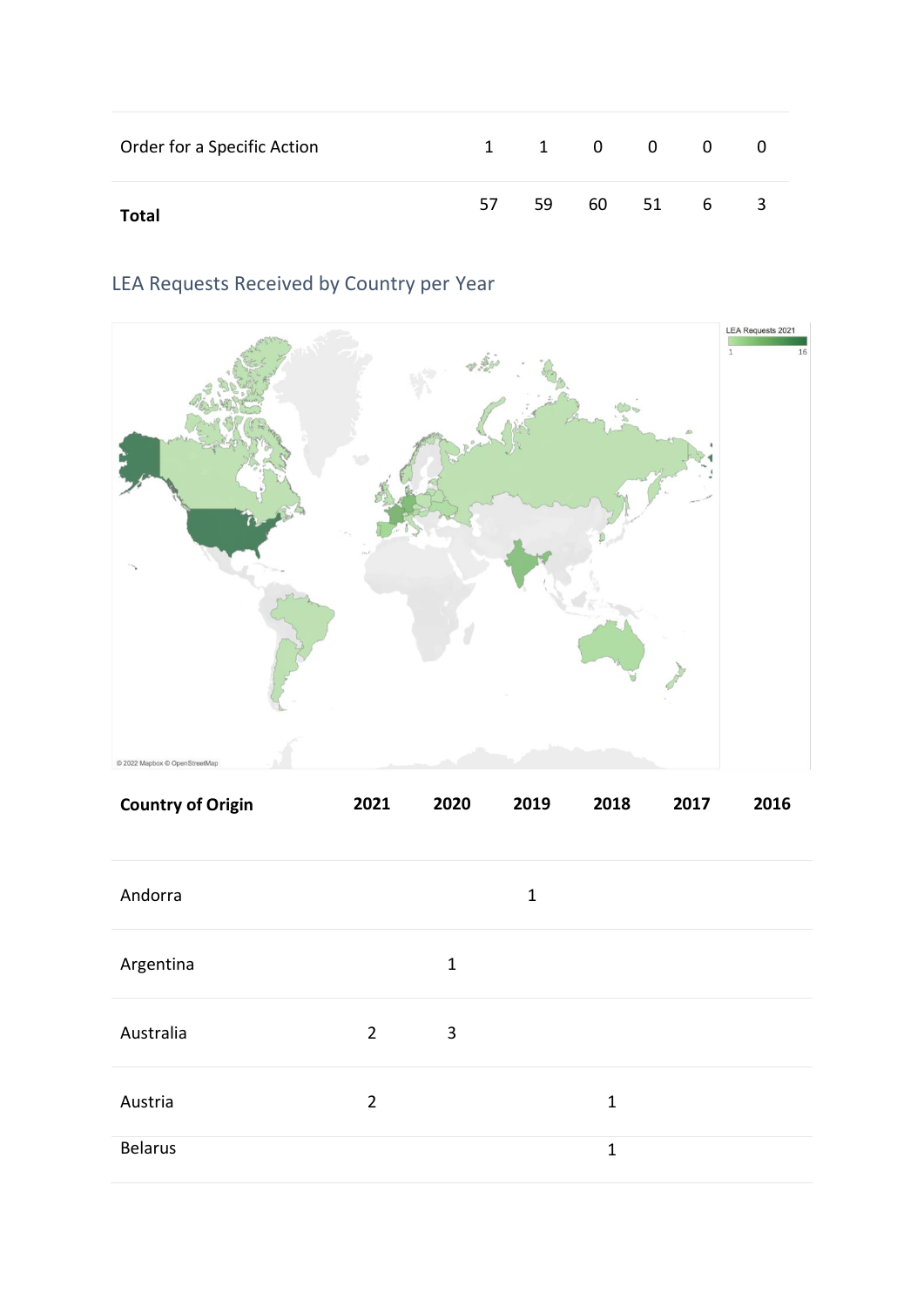| <b>Brazil</b>  | $\mathbf 1$      |                  |                 | $\mathbf 1$  |                |
|----------------|------------------|------------------|-----------------|--------------|----------------|
| Canada         | $\mathbf 1$      | $\mathbf 1$      | $\overline{2}$  |              |                |
| Czech Republic |                  |                  | $\mathbf 1$     |              |                |
| Denmark        |                  |                  |                 | $\mathbf 1$  |                |
| Estonia        |                  | $\mathbf 1$      |                 |              |                |
| France         | $\bf 8$          | $\boldsymbol{6}$ |                 |              |                |
| Germany        | $\overline{7}$   | $\,8\,$          | $6\overline{6}$ | $\mathbf{1}$ | $\mathbf 1$    |
| Hungary        |                  | $\mathbf 1$      |                 |              |                |
| India          | $\boldsymbol{6}$ | $\boldsymbol{9}$ | $\mathbf{3}$    | $\mathbf 1$  | $\overline{2}$ |
| Ireland        | $\mathbf 1$      |                  |                 |              |                |
| Italy          |                  | $\overline{2}$   | $\mathbf 1$     |              | $\mathbf 1$    |
| Lithuania      |                  | $\mathbf 1$      |                 |              |                |
| Netherlands    | $\overline{2}$   | $\overline{2}$   | $\mathbf 1$     |              |                |
| New Zealand    | $\mathbf 1$      |                  |                 |              |                |
| Norway         |                  | $\mathbf 1$      |                 |              |                |
|                |                  |                  |                 | $\mathbf 1$  |                |